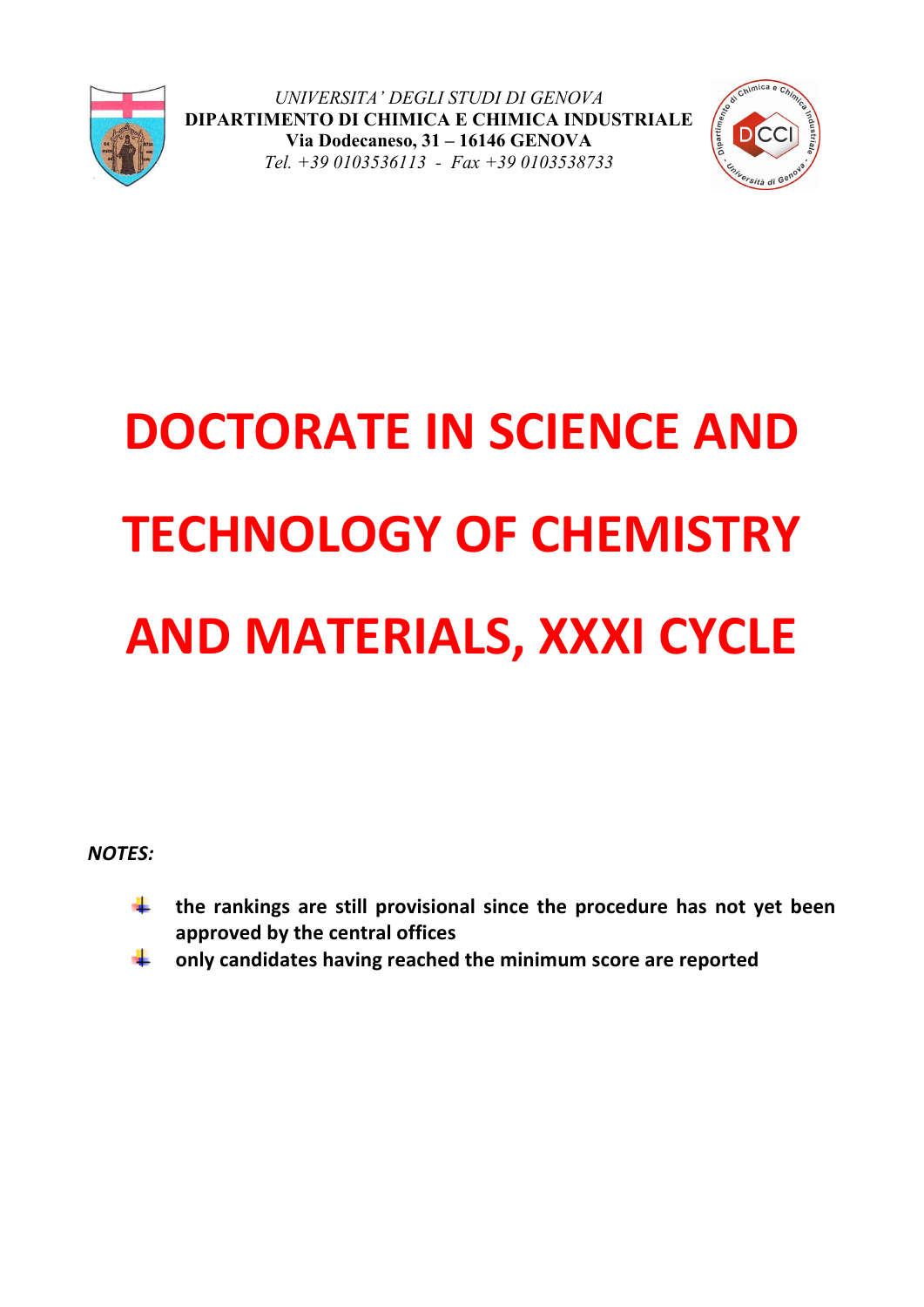## **CURRICULUM: CHEMICAL SCIENCES AND TECHNOLOGIES (ID 5827)**

| N.             | <b>Candidate</b>      | Score xx/160* |
|----------------|-----------------------|---------------|
| $\mathbf{1}$   | Benedetti Barbara     | 153           |
| $\overline{2}$ | Freccero Riccardo     | 152           |
| 3              | Anselmo Manuel        | 145           |
| $\overline{4}$ | Ibba Francesco        | 144           |
| 5              | Ferrucci Aurelio      | 139           |
| 6              | Cavattoni Tullio      | 128           |
| $\overline{7}$ | Simonelli Federica    | 126           |
| 8              | Guidi Mara            | 120           |
| 9              | Hosseini Seyed Benham | 107           |
| 10             | Urso Daniele          | 98            |

\*:equal to the maximum allowable score (100 points for qualification and 60 for the interview

The COMMISSION

Prof. Luca Banfi

Prof. Marina Di Carro

Prof. Simona Del Sante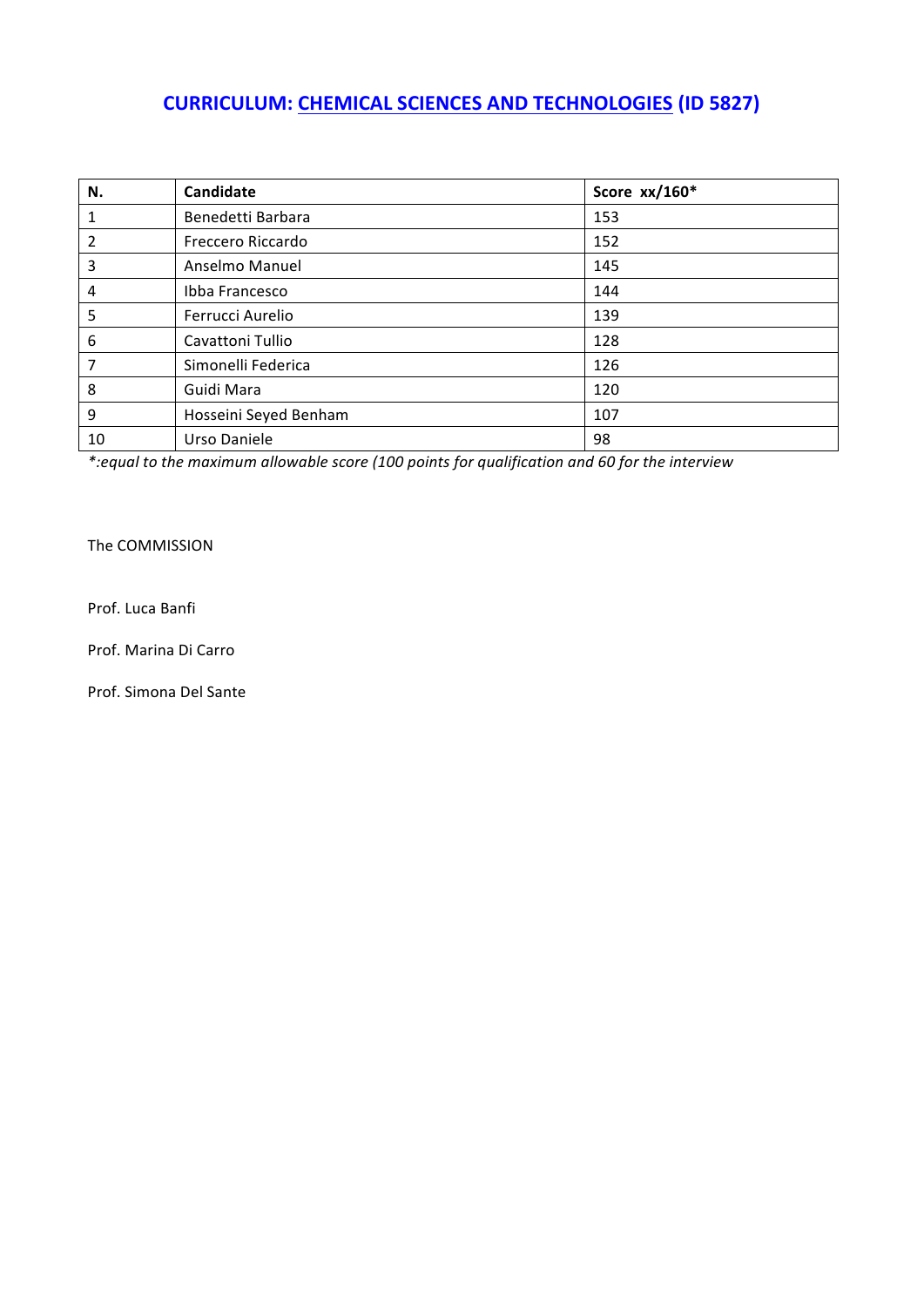# **CURRICULUM: MATERIALS SCIENCE AND TECHNOLOGY (ID 5828)**

| N.             | <b>Candidate</b>           | Score (maximum = 100) |
|----------------|----------------------------|-----------------------|
| 1              | Magnozzi Michele           | 96                    |
| $\overline{2}$ | Pasquale Lea               | 94                    |
| 3              | <b>Meinero Martina</b>     | 90                    |
| 3              | Timossi Giuliano Francesco | 90                    |
| -5             | Cavattoni Tullio           | 83,5                  |
| 6              | Sun Chuanyu                | 80                    |
| 7              | Simonelli Federica         | 79                    |
| 8              | Riccardo Ricciardi         | 78,5                  |
| 9              | Plaza Alejandro            | 78                    |
| 10             | Volpe Andrea               | 77,5                  |
| 11             | Ali Azam                   | 77                    |

The COMMISSION

Prof. Silvana Terreni

Prof. Daniele Marré

Prof. Marcella Pani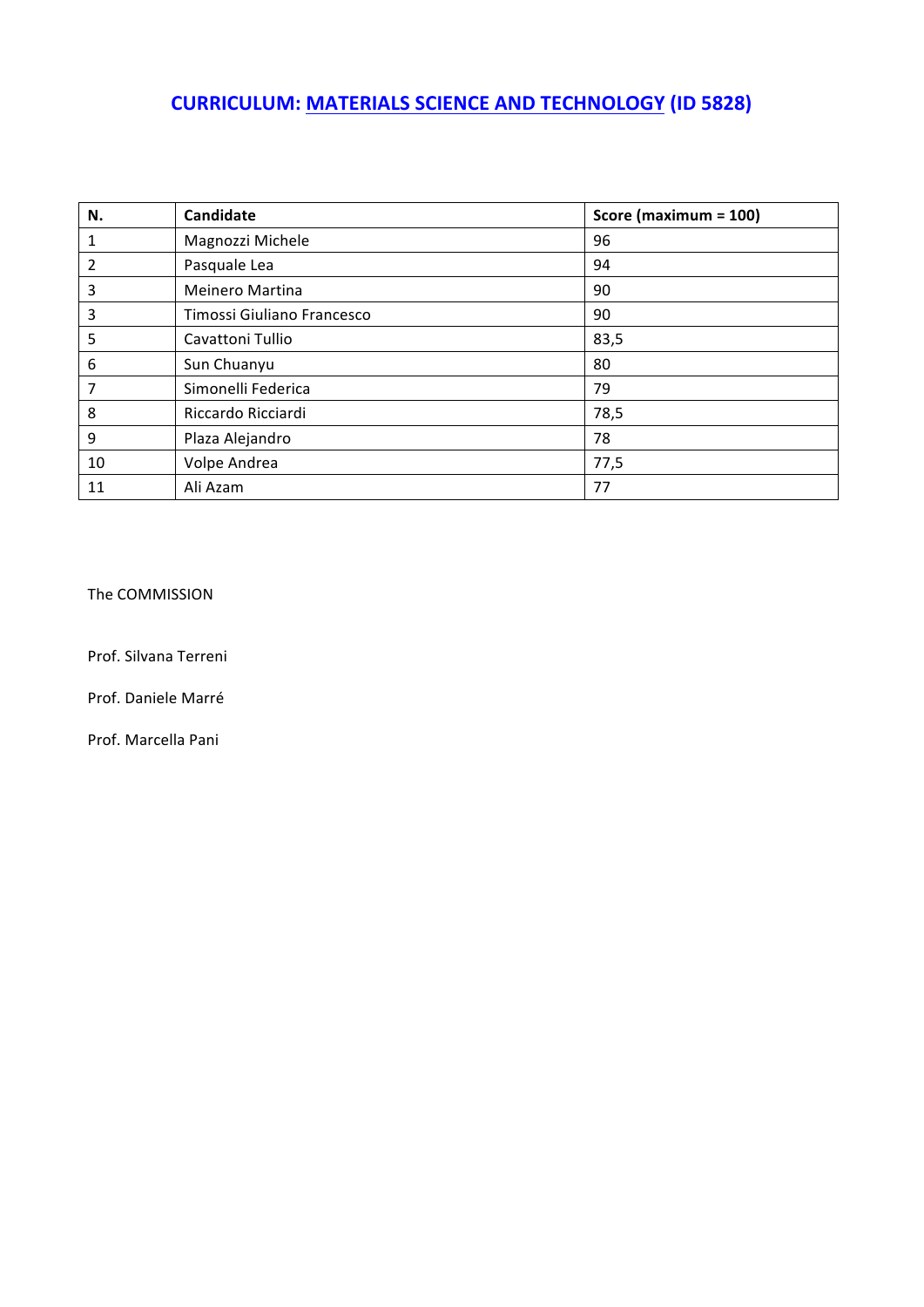# **CURRICULUM: MEDICINAL, FOOD AND COSMETIC SCIENCES (ID 5829)**

| N. | Candidate               | Score (maximum = 100) |
|----|-------------------------|-----------------------|
|    | Giacchello Ilaria       |                       |
|    | Zoppi Vittoria          | 76                    |
|    | Taptue Zubou Gaby Brice | 74                    |
|    | Neduri Karthik          | 69                    |

The COMMISSION

Prof. Olga Bruno

Prof. Marco Pocci

Prof. Andrea Spallarossa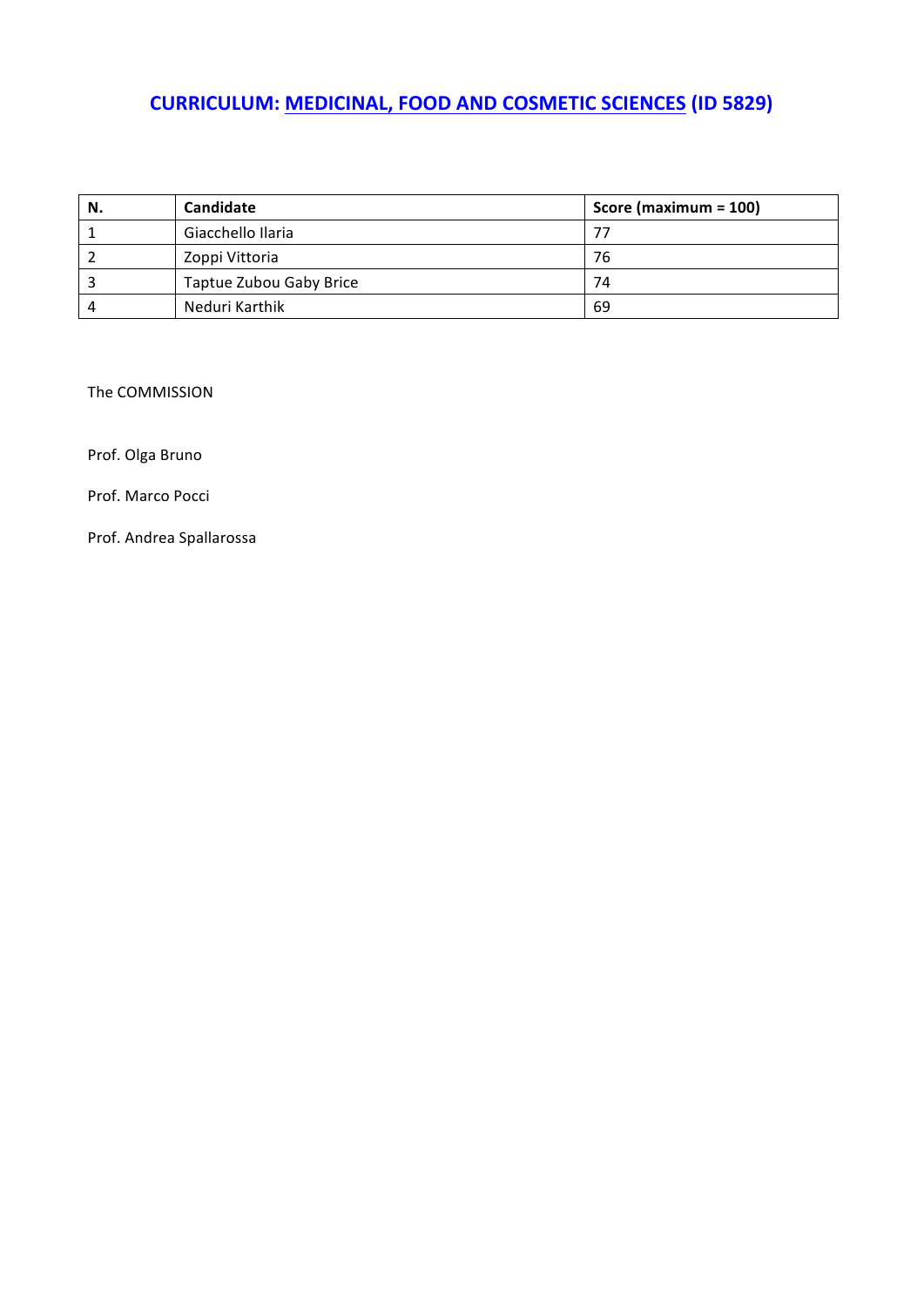## **CURRICULUM: NANOCHEMISTRY (ID 5830)**

| N.             | Candidate                | Score (maximum = 100) |
|----------------|--------------------------|-----------------------|
| $\mathbf{1}$   | Leoni Enrico             | 95                    |
| $\overline{2}$ | Lago Emanuele            | 94                    |
| 3              | Camisasca Adalberto      | 93                    |
| 4              | Wang Mengjiao            | 91                    |
| 5              | Pasquale Lea             | 89                    |
| 6              | Ijaz Palvasha            | 85                    |
| 7              | Silvestri Niccolò        | 82                    |
| 8              | Akkerman Quinten         | 81                    |
| 9              | Vikulov Sergey           | 78                    |
| 10             | Casamassa Enrico         | 77                    |
| 11             | Kolle Joel Motaka        | 76                    |
| 12             | Palei Milan              | 75,5                  |
| 13             | Elaheh Pousaneh          | 75                    |
| 14             | Chang Xueqing            | 74                    |
| 15             | Alihosseinzadeh Amir     | 73                    |
| 15             | Doliente Stephen         | 73                    |
| 17             | Cardano Francesca        | 72                    |
| 17             | Defilippi Chiara         | 72                    |
| 19             | Boroomandi Barati Solmaz | 71                    |
| 19             | Melle Giovanni           | 71                    |
| 19             | Pesce Luca               | 71                    |
| 19             | Rotem Rany               | 71                    |
| 19             | <b>Zhang Huang</b>       | 71                    |
| 24             | Thebo Khalid Hussain     | 70                    |
| 24             | <b>Usman Khurram</b>     | 70                    |

The COMMISSION

Prof. Renata Riva

Prof. Fabio Canepa

Prof. Davide Comoretto

Dr. Massimo Colombo

Dr. Luca De Trizio